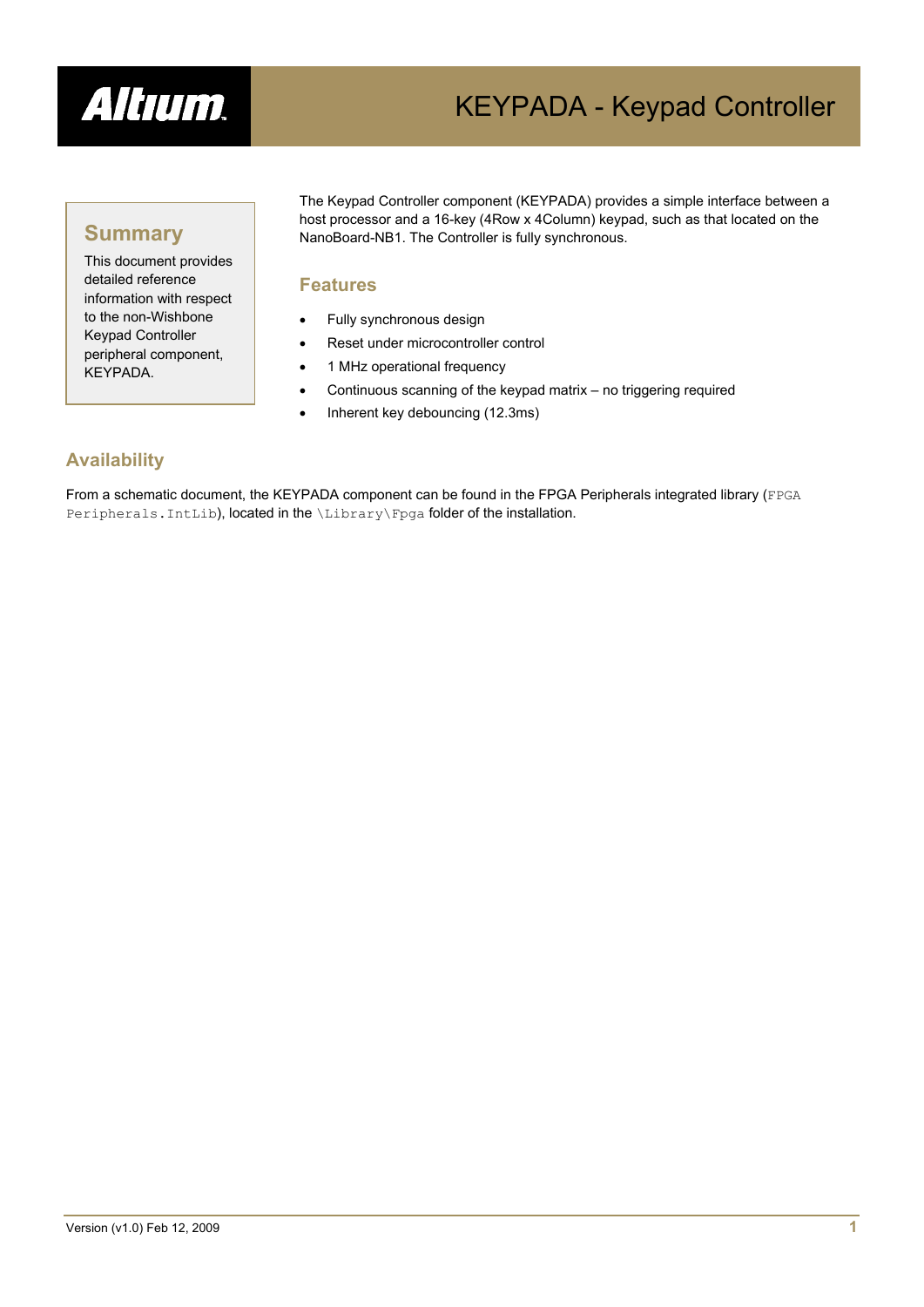# **Functional Description**

### **Symbol**



*Figure 1. Keypad Controller Symbol.* 

#### **Pin Description**

*Table 1. KEYPADA Pin description* 

| <b>Name</b>                              | <b>Type</b> | Polarity/<br><b>Bus size</b> | <b>Description</b>                                                                                                                                                                                                                                                                                                                               |  |  |
|------------------------------------------|-------------|------------------------------|--------------------------------------------------------------------------------------------------------------------------------------------------------------------------------------------------------------------------------------------------------------------------------------------------------------------------------------------------|--|--|
| <b>Control Signals</b>                   |             |                              |                                                                                                                                                                                                                                                                                                                                                  |  |  |
| CLK 1MHZ                                 |             | Rise                         | External clock signal. This signal must be 1 MHz in frequency. Clock dividers<br>must be used within the design to achieve this frequency. The initial (undivided)<br>signal can be sourced either from the system (NanoBoard) clock or some other<br>reference clock in the design.                                                             |  |  |
| <b>RST</b>                               |             | High                         | External reset signal. This signal is issued by the microcontroller in order to clear<br>the VALIDKEY and KEY outputs after reception of valid key data.                                                                                                                                                                                         |  |  |
| <b>Microcontroller Interface Signals</b> |             |                              |                                                                                                                                                                                                                                                                                                                                                  |  |  |
| <b>KEY</b>                               | $\Omega$    | 4                            | The 4-bit code identifying the actual key on the keypad that has been pressed.                                                                                                                                                                                                                                                                   |  |  |
| <b>VALIDKEY</b>                          | O           | High                         | Shows the status of a key on the keypad. This signal remains low until a key on<br>the keypad is pressed and has been validated as such by the Controller's<br>debounce circuitry. Once a 'valid key down' has been recognized, this output will<br>go High and remain High until a reset signal from the microcontroller (on the RST<br>input). |  |  |
| <b>Keypad Interface Signals</b>          |             |                              |                                                                                                                                                                                                                                                                                                                                                  |  |  |
| COL                                      |             | 4                            | Value returned by keypad matrix                                                                                                                                                                                                                                                                                                                  |  |  |
| <b>ROW</b>                               | O           | 4                            | Driving output to the keypad matrix                                                                                                                                                                                                                                                                                                              |  |  |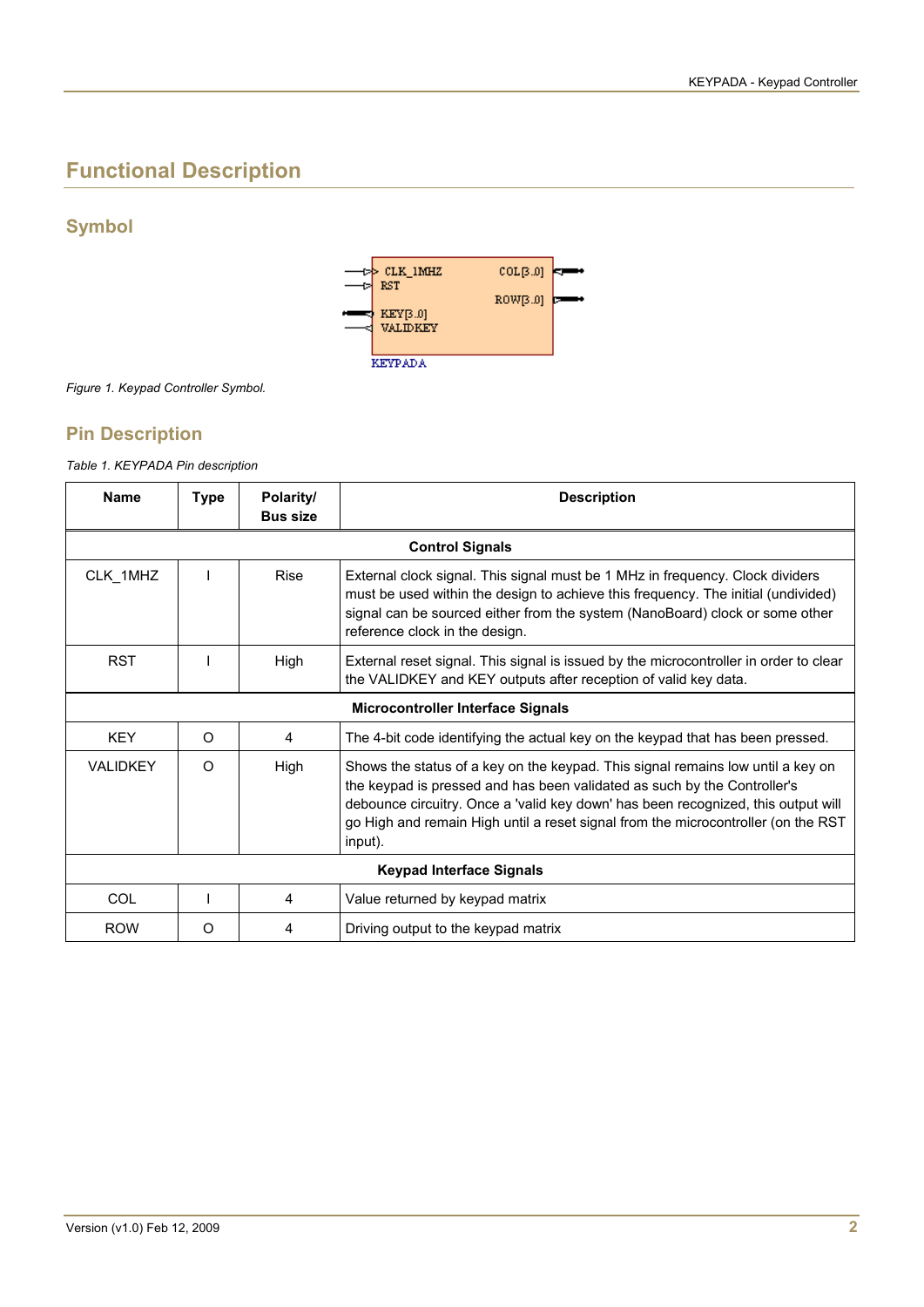# **Hardware Description**

### **Block Diagram**



*Figure 2. KEYPADA block diagram* 

### **Detailed Implementation Schematic**

[Figure 3](#page-2-0) provides the detailed, underlying schematic sheet containing the circuitry used to implement the KEYPADA Controller.



<span id="page-2-0"></span>*Figure 3. Implementation schematic for the KEYPADA Controller*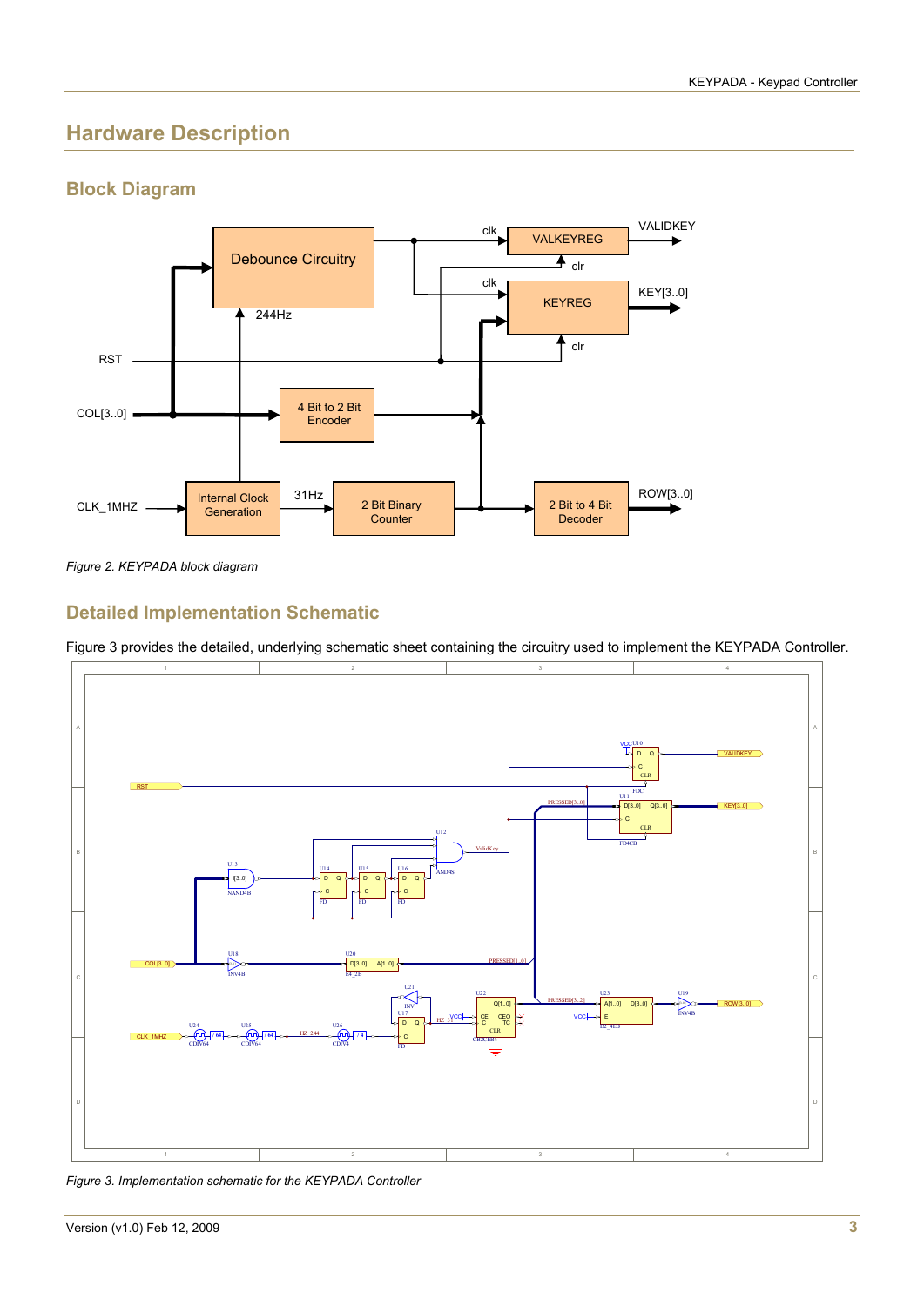# **Operation**

### **Placing the KEYPADA Controller in a Design**

The KEYPADA Controller provides a simple interface between a host microcontroller and the Keypad on the NanoBoard-NB1. [Figure 4](#page-3-0) shows an example of how the device is wired into a design.



<span id="page-3-0"></span>*Figure 4. Providing the control interface between a microcontroller and the on-board keypad.* 

In the example circuit above, the microcontroller, which although not shown is actually a TSK51A\_D, polls the VALIDKEY output from the Keypad Controller, which is wired into one of its ports. When the VALIDKEY signal goes High – corresponding to a key being pressed on the Keypad – the microcontroller will read in the 4-bit value on the KEY bus, which identifies the key that has been pressed, and will react by taking the appropriate action, as determined by the embedded code running within.

If the microcontroller used has external interrupt capability, the VALIDKEY signal can be wired directly to an interrupt pin. On reception of an active VALIDKEY signal (High), an interrupt routine would be entered within the embedded code running on the processor and the value on the KEY bus used as parametric input.

#### **Scanning the Keypad Matrix**

The Controller tests the keypad matrix for a valid key press, continuously, using the 4-bit ROW and COL buses. The detail of the keypad matrix and how these 4-bit signals are used can be seen in [Figure 5](#page-4-0).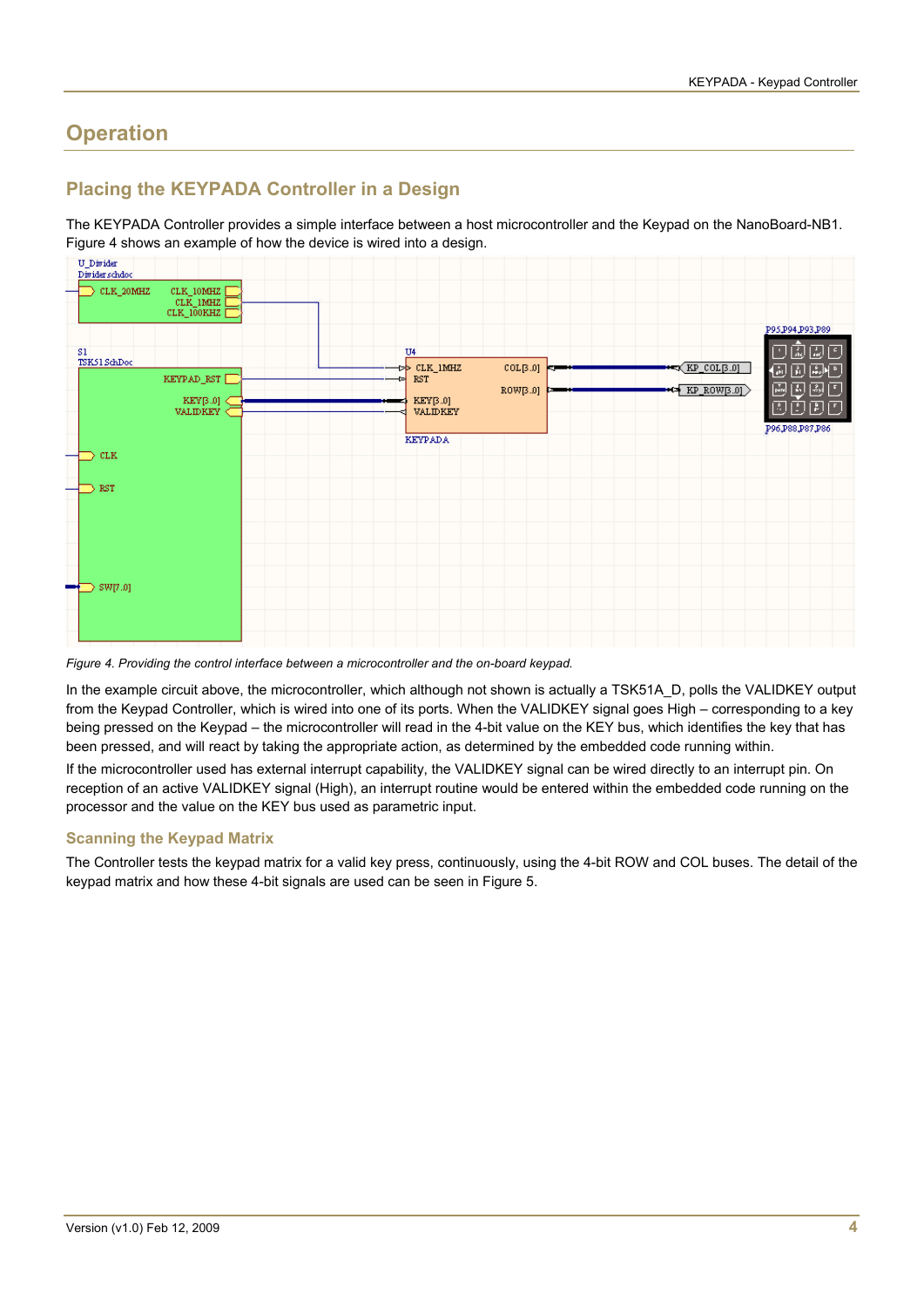

<span id="page-4-0"></span>*Figure 5. Keypad matrix and distribution of ROW and COL bus signals.* 

The Controller sends a 4-bit value on the ROW bus, which is simply the decoded output of a 2-bit binary counter, which is then subsequently inverted ([Figure 6\)](#page-4-1).



<span id="page-4-1"></span>*Figure 6. Generating the code to scan the rows of the keypad matrix.* 

The binary counter is clocked at a rate of 31 Hz. The value on the ROW bus is therefore changed approximately every 32 milliseconds. This provides continuous scanning of the matrix, by effectively testing each row in sequence and in a cyclic fashion.

[Table 2](#page-5-0) summarises the value sent to the keypad matrix on the ROW bus, based on the output of the binary counter.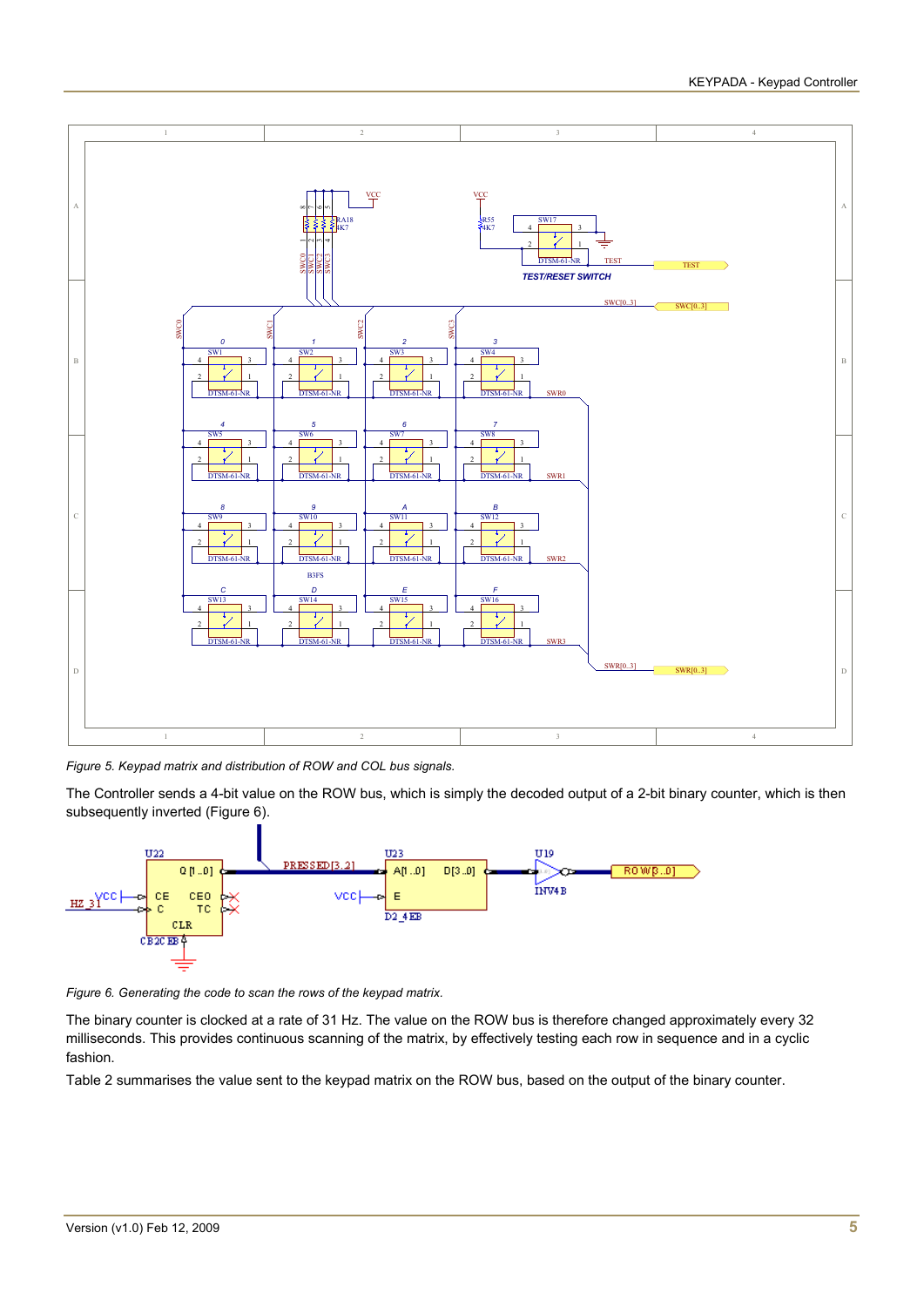#### <span id="page-5-0"></span>*Table 2. ROW value generation.*

| <b>Output of Binary</b><br><b>Counter</b> | Row of matrix to<br>be tested | Value sent to keypad matrix on ROW bus |
|-------------------------------------------|-------------------------------|----------------------------------------|
| 00                                        |                               | 1110                                   |
| 01                                        |                               | 1101                                   |
| 10                                        |                               | 1011                                   |
|                                           |                               | 0111                                   |

The state of the keypad matrix is returned on the 4-bit COL bus. If a key has been pressed within a column, the corresponding bit on the bus will be a '0', otherwise the value '1' will be returned.

If no key has been pressed, all columns will return a '1'. The 4-bit value on the COL bus will therefore be 1111. The VALIDKEY signal will remain Low in this case and the Controller will continue with its scanning of the matrix, one row at a time.

If a key is pressed on the Keypad, the value on the COL bus will reflect the column in which the key was pressed. This value is passed to the Controller's debounce circuitry, to validate whether a key has been truly pressed.

The scan rate is approximately eight times slower than the clock used for the internal debounce circuitry. This ensures that the debounce test is completed in adequate time, before the next row of the matrix is tested.

#### **Validating a Key Press - Debounce**

The Keypad Controller has inherent key debouncing. The Controller's debounce circuitry [\(Figure 7](#page-5-1)) takes as input the 4-bit signal on the COL bus. If the value on the bus remains unchanged for at least 3 cycles of a 244 Hz clock, the key press is deemed to be a valid one.



<span id="page-5-1"></span>*Figure 7. Debounce circuitry used to validate a key press.* 

Once a 'valid key down' situation has been recognized, the output of the debounce circuit (a 4-input AND gate) will go High. This signal is used, in turn, to clock the respective latches for the VALIDKEY and KEY signals – setting the VALIDKEY signal High, to flag to the microcontroller that a valid key has been pressed on the Keypad and presenting the 4-bit data which specifies the pressed key, on the KEY bus.



*Figure 8. The output from the debounce circuit clocks the ValidKey and KEY latches.*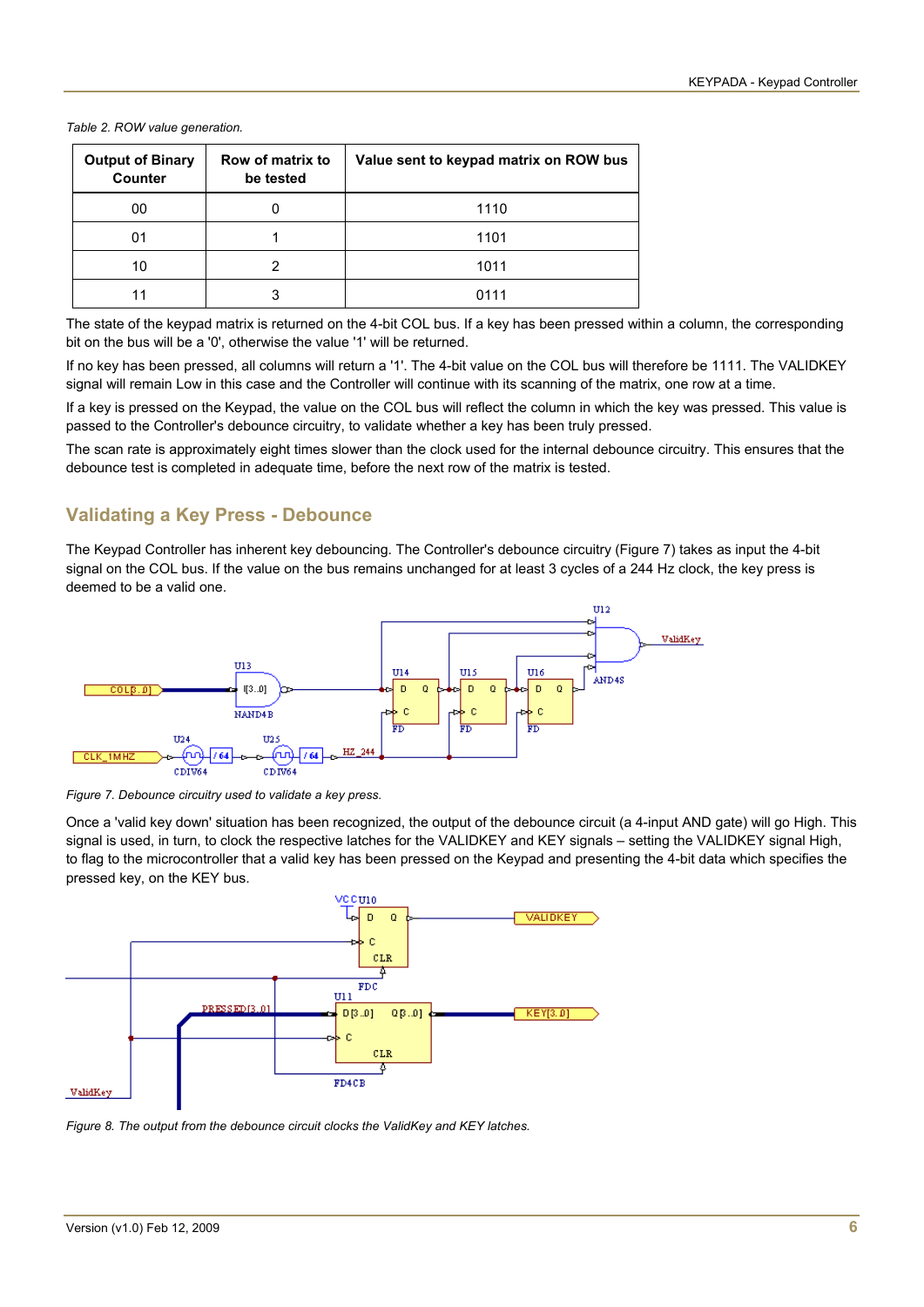#### **Composing the Pressed Key Data Value**

The return value from the Keypad Matrix is, simultaneous to the debounce testing, inverted and passed through a 4-bit to 2-bit priority Encoder [\(Figure 9](#page-6-0)).



<span id="page-6-0"></span>*Figure 9. Encoding of the 4-bit COL value returned by the Keypad Matrix.* 

If the debounce circuitry determines the key press to be valid, the current 2-bit output value from the Encoder will be used to reflect the column in which the pressed key resides, when composing the 4-bit Row-Column data value presented to the microcontroller on the KEY bus.

[Table 3](#page-6-1) summarizes the 2-bit Column portion of the KEY signal, based on the value returned on the COL bus.

<span id="page-6-1"></span>*Table 3. Encoded column portion of the KEY signal.* 

| Value on COL bus | Column of Keypad Matrix | Encoded value used for column portion of<br><b>KEY signal</b> |
|------------------|-------------------------|---------------------------------------------------------------|
| 1110             |                         | 00                                                            |
| 1101             |                         | 01                                                            |
| 1011             |                         | 10                                                            |
| 0111             |                         |                                                               |

When the key-press has been recognized as valid, the current row being tested is the one used to reflect the row in which the pressed key resides. As the clock used for the debounce circuit is eight times faster than the clock used to provide scanning of the rows, there is no possibility of the next row being tested before the debounce validation has completed.

The 2-bit Row portion of the KEY signal is therefore the current output of the Binary Counter.

The separate 2-bit Row and Column values are then combined to form the single 4-bit KEY value, with bits 3..2 representing the Row and bits 1..0 representing the Column. This is the value that the microcontroller will read after being alerted to a valid key press by VALIDKEY going High. This gives the microcontroller the Row-Column intersect within the matrix, for the key that was pressed. The microcontroller can then take the appropriate action based upon its embedded code.

| Row\Column | 00 | 01 | 10 |  |  |  |
|------------|----|----|----|--|--|--|
| 00         |    |    |    |  |  |  |
| 01         |    |    |    |  |  |  |

**10** 7 8 9 E **11** | A | 0 | B | F

*Table 4. Pressed key encoding.* 

The VALIDKEY signal will remain High and the current data present at the KEY port, until an active reset signal is issued by the microcontroller – appearing at the Keypad Controller's RST input.

**Note**: If more than one key on the keypad is pressed at the same time, nothing will happen. Both key presses will be ignored and the VALIDKEY signal will not go high.